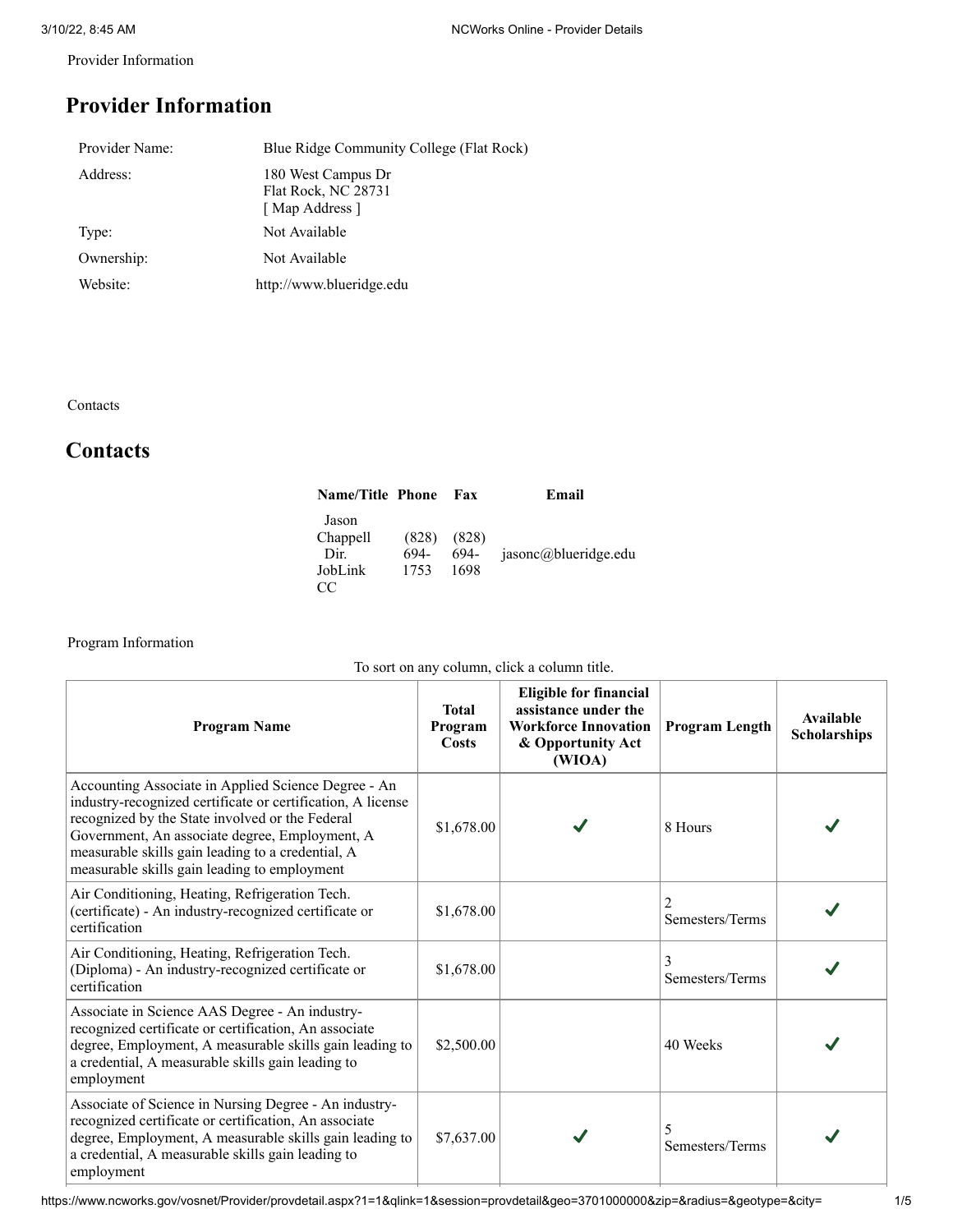| 3/10/22, 8:45 AM |  |
|------------------|--|
|                  |  |

### NCWorks Online - Provider Details

| Automotive Light-Duty Diesel Diploma - An industry-<br>recognized certificate or certification, Employment, A<br>measurable skills gain leading to a credential, A<br>measurable skills gain leading to employment                                                                             | \$2,000.00       | 41 Hours                          |              |
|------------------------------------------------------------------------------------------------------------------------------------------------------------------------------------------------------------------------------------------------------------------------------------------------|------------------|-----------------------------------|--------------|
| Basic Law Enforcement Training                                                                                                                                                                                                                                                                 | \$1,877.00       | 960 Hours                         |              |
| Business Administration - Diploma/Cert <1 yr. - An<br>industry-recognized certificate or certification                                                                                                                                                                                         | \$2,200.00       | $\overline{2}$<br>Semesters/Terms |              |
| Business Administration Degree - An industry-<br>recognized certificate or certification, An associate<br>degree, Employment, A measurable skills gain leading to<br>a credential, A measurable skills gain leading to<br>employment                                                           | \$850.00         | 40 Hours                          |              |
| Business Administration-Marketing & Retailing -<br>Diploma - An industry-recognized certificate or<br>certification                                                                                                                                                                            | \$1,678.00       | 3<br>Semesters/Terms              |              |
| Carpentry - An industry-recognized certificate or<br>certification, A license recognized by the State involved<br>or the Federal Government, Employment, A measurable<br>skills gain leading to a credential, A measurable skills<br>gain leading to employment                                | \$1,365.00       | 8 Hours                           |              |
| CNC/Computer Integrated Machining - An industry-<br>recognized certificate or certification, An associate<br>degree, Employment, A measurable skills gain leading to<br>a credential                                                                                                           | \$8,500.00       | 104 Weeks                         |              |
| Computer Information Technology - An industry-<br>recognized certificate or certification, An associate<br>degree, Employment, A measurable skills gain leading to<br>a credential, A measurable skills gain leading to<br>employment                                                          | \$1,365.00       | 8 Hours                           |              |
| CPR Certificate - An industry-recognized certificate or<br>certification, Employment, A measurable skills gain<br>leading to a credential, A measurable skills gain leading<br>to employment                                                                                                   | \$66.00          | 20 Hours                          |              |
| Criminal Justice - An industry-recognized certificate or<br>certification, A license recognized by the State involved<br>or the Federal Government, An associate degree,<br>Employment, A measurable skills gain leading to a<br>credential, A measurable skills gain leading to<br>employment | \$1,678.00       | 4<br>Semesters/Terms              |              |
| Early Childhood Associate (Certificate) - An industry-<br>recognized certificate or certification                                                                                                                                                                                              | Not<br>Available | 2<br>Semesters/Terms              | $\checkmark$ |
| Early Childhood Associate A.A.S. - An industry-<br>recognized certificate or certification, An associate<br>degree, Employment, A measurable skills gain leading to<br>a credential, A measurable skills gain leading to<br>employment                                                         | \$1,678.00       | 5<br>Semesters/Terms              |              |
| EDU119 - An industry-recognized certificate or<br>certification, Employment, A measurable skills gain<br>leading to a credential, A measurable skills gain leading<br>to employment                                                                                                            | \$562.00         | 8 Hours                           |              |
| Electrical/Electronics Technology - An industry-<br>recognized certificate or certification, A license<br>recognized by the State involved or the Federal<br>Government, Employment, A measurable skills gain<br>leading to a credential, A measurable skills gain leading<br>to employment    | \$1,365.00       | 8 Hours                           |              |
| Electronics Engineering Technology - An industry-<br>recognized certificate or certification, A license<br>recognized by the State involved or the Federal<br>Government, Employment, A measurable skills gain                                                                                 | \$1,365.00       | 8 Hours                           |              |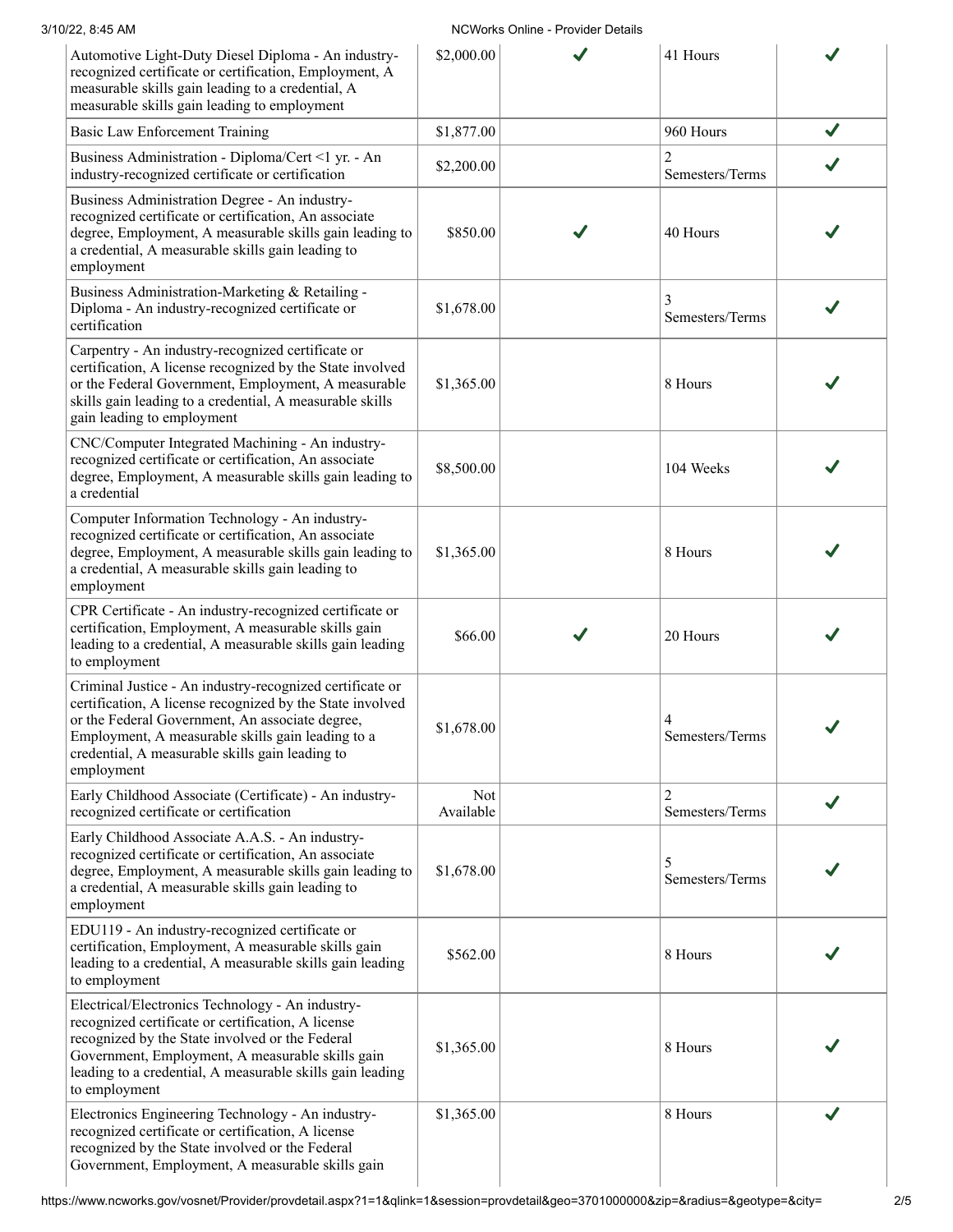| leading to a credential, A measurable skills gain leading<br>to employment                                                                                                                                                                                                                         |            |                       |  |
|----------------------------------------------------------------------------------------------------------------------------------------------------------------------------------------------------------------------------------------------------------------------------------------------------|------------|-----------------------|--|
| <b>Emergency Medical Science AAS</b>                                                                                                                                                                                                                                                               | \$7,402.50 | 74<br>Semesters/Terms |  |
| Emergency Medical Services - Con Ed - An industry-<br>recognized certificate or certification, A measurable<br>skills gain leading to a credential                                                                                                                                                 | \$411.30   | 20 Hours              |  |
| Environmental Science Technology - An industry-<br>recognized certificate or certification, An associate<br>degree, Employment, A measurable skills gain leading to<br>a credential                                                                                                                | \$1,365.00 | 8 Hours               |  |
| Horticulture Technician - An industry-recognized<br>certificate or certification, Employment, A measurable<br>skills gain leading to a credential, A measurable skills<br>gain leading to employment                                                                                               | \$2,500.00 | 40 Weeks              |  |
| Hospitality Travel and Tourism Technology Degree - An<br>associate degree                                                                                                                                                                                                                          | \$1,678.00 | 8 Hours               |  |
| Human Services AAS Degree - An industry-recognized<br>certificate or certification, An associate degree,<br>Employment, A measurable skills gain leading to a<br>credential, A measurable skills gain leading to<br>employment                                                                     | \$7,000.00 | 70<br>Semesters/Terms |  |
| Industrial Engineering Technology - An industry-<br>recognized certificate or certification, An associate<br>degree, Employment, A measurable skills gain leading to<br>a credential, A measurable skills gain leading to<br>employment                                                            | \$1,365.00 | 8 Hours               |  |
| Industrial Systems Technology (Diploma) - An industry-<br>recognized certificate or certification, A license<br>recognized by the State involved or the Federal<br>Government, Employment, A measurable skills gain<br>leading to a credential, A measurable skills gain leading<br>to employment  | \$1,365.00 | 3<br>Semesters/Terms  |  |
| Industrial Systems Technology A. A. S. - An industry-<br>recognized certificate or certification, An associate<br>degree, Employment, A measurable skills gain leading to<br>a credential, A measurable skills gain leading to<br>employment                                                       | \$1,365.00 | 5<br>Semesters/Terms  |  |
| Information Systems Certificate - An industry-<br>recognized certificate or certification, A license<br>recognized by the State involved or the Federal<br>Government, Employment, A measurable skills gain<br>leading to a credential, A measurable skills gain leading<br>to employment          | \$1,365.00 | 8 Hours               |  |
| Machining Technology (Certificate) - An industry-<br>recognized certificate or certification                                                                                                                                                                                                       | \$1,678.00 | 2<br>Semesters/Terms  |  |
| Machining Technology (Diploma) - An industry-<br>recognized certificate or certification                                                                                                                                                                                                           | \$1,678.00 | 3<br>Semesters/Terms  |  |
| Mechanical Engineering Technology - An industry-<br>recognized certificate or certification, An associate<br>degree, Employment, A measurable skills gain leading to<br>a credential, A measurable skills gain leading to<br>employment                                                            | \$1,365.00 | 8 Hours               |  |
| Mechanical Engineering Technology Diploma - An<br>industry-recognized certificate or certification, A license<br>recognized by the State involved or the Federal<br>Government, Employment, A measurable skills gain<br>leading to a credential, A measurable skills gain leading<br>to employment | \$1,365.00 | 8 Hours               |  |
| Mechanical Engineering Technology Drafting and                                                                                                                                                                                                                                                     | \$1,365.00 | 8 Hours               |  |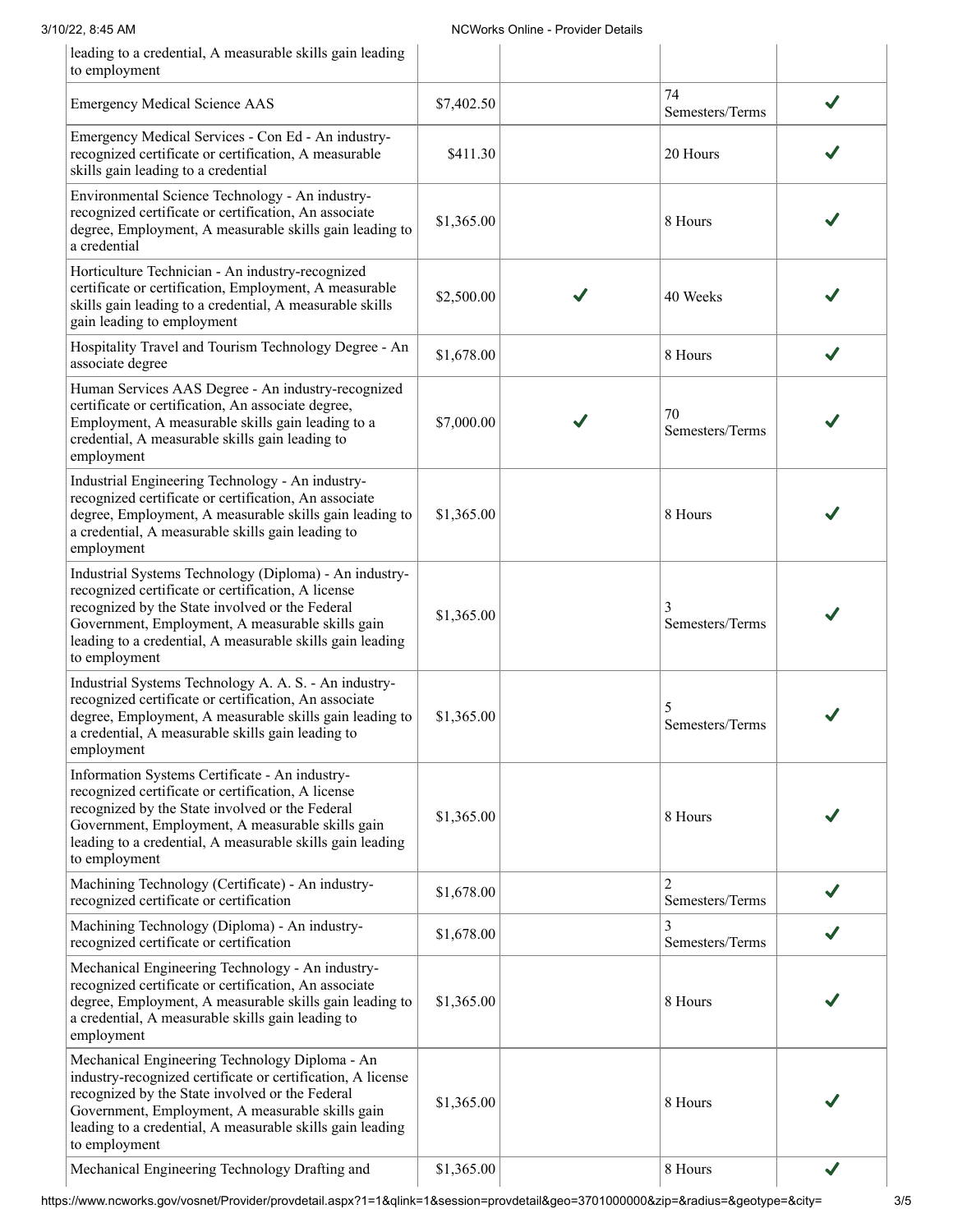| 3/10/22, 8:45 AM<br><b>NCWorks Online - Provider Details</b>                                                                                                                                                                                                                                                        |                  |  |                      |              |
|---------------------------------------------------------------------------------------------------------------------------------------------------------------------------------------------------------------------------------------------------------------------------------------------------------------------|------------------|--|----------------------|--------------|
| Design Certificate - An industry-recognized certificate or<br>certification, A license recognized by the State involved<br>or the Federal Government, Employment, A measurable<br>skills gain leading to a credential, A measurable skills<br>gain leading to employment                                            |                  |  |                      |              |
| Mechantronics Engineering Technology - An industry-<br>recognized certificate or certification, A license<br>recognized by the State involved or the Federal<br>Government, An associate degree, Employment, A<br>measurable skills gain leading to a credential, A<br>measurable skills gain leading to employment | \$1,536.00       |  | 8 Hours              |              |
| Medical Assistant Certificate - An industry-recognized<br>certificate or certification, A license recognized by the<br>State involved or the Federal Government, Employment,<br>A measurable skills gain leading to a credential, A<br>measurable skills gain leading to employment                                 | \$576.30         |  | 150 Hours            |              |
| Medical Coding (IC9 & IC10)                                                                                                                                                                                                                                                                                         | \$230.00         |  | 16 Weeks             | $\checkmark$ |
| Medical Coding Certificate                                                                                                                                                                                                                                                                                          | \$125.00         |  | 16 Weeks             | $\checkmark$ |
| Medical Office Administration - A community college<br>certificate of completion, Employment, A measurable<br>skills gain leading to a credential, A measurable skills<br>gain leading to employment                                                                                                                | \$3,500.00       |  | 52 Weeks             |              |
| Medical Terminology - An industry-recognized<br>certificate or certification, A measurable skills gain<br>leading to employment                                                                                                                                                                                     | \$165.26         |  | 24 Hours             |              |
| Networking Technology - An associate degree                                                                                                                                                                                                                                                                         | Not<br>Available |  | 6<br>Semesters/Terms |              |
| Nursing Assistant Certificate - An industry-recognized<br>certificate or certification, A license recognized by the<br>State involved or the Federal Government, Employment,<br>A measurable skills gain leading to a credential, A<br>measurable skills gain leading to employment                                 | \$418.39         |  | 161 Hours            |              |
| Office Systems Tech/Desktop Publishing Certificate - An<br>industry-recognized certificate or certification, A license<br>recognized by the State involved or the Federal<br>Government, Employment, A measurable skills gain<br>leading to a credential, A measurable skills gain leading<br>to employment         | \$1,365.00       |  | 8 Hours              |              |
| Pharmacy Technology - An industry-recognized<br>certificate or certification, Employment, A measurable<br>skills gain leading to a credential, A measurable skills<br>gain leading to employment                                                                                                                    | \$1,678.00       |  | 8 Hours              |              |
| Phlebotomy                                                                                                                                                                                                                                                                                                          | \$497.80         |  | 200 Hours            | J            |
| Plumbing - An industry-recognized certificate or<br>certification, A license recognized by the State involved<br>or the Federal Government, Employment, A measurable<br>skills gain leading to a credential, A measurable skills<br>gain leading to employment                                                      | \$1,678.00       |  | 8 Hours              |              |
| Practical Nursing Diploma - An industry-recognized<br>certificate or certification, Employment, A measurable<br>skills gain leading to a credential, A measurable skills<br>gain leading to employment                                                                                                              | \$7,500.00       |  | 4<br>Semesters/Terms |              |
| SHRM Exam Prep Class Certificate - An industry-<br>recognized certificate or certification                                                                                                                                                                                                                          | \$1,525.00       |  | 40 Hours             |              |
| Surgical Technology - An industry-recognized certificate<br>or certification, A license recognized by the State<br>involved or the Federal Government, Employment, A<br>measurable skills gain leading to a credential, A<br>measurable skills gain leading to employment                                           | \$1,365.00       |  | 8 Hours              |              |